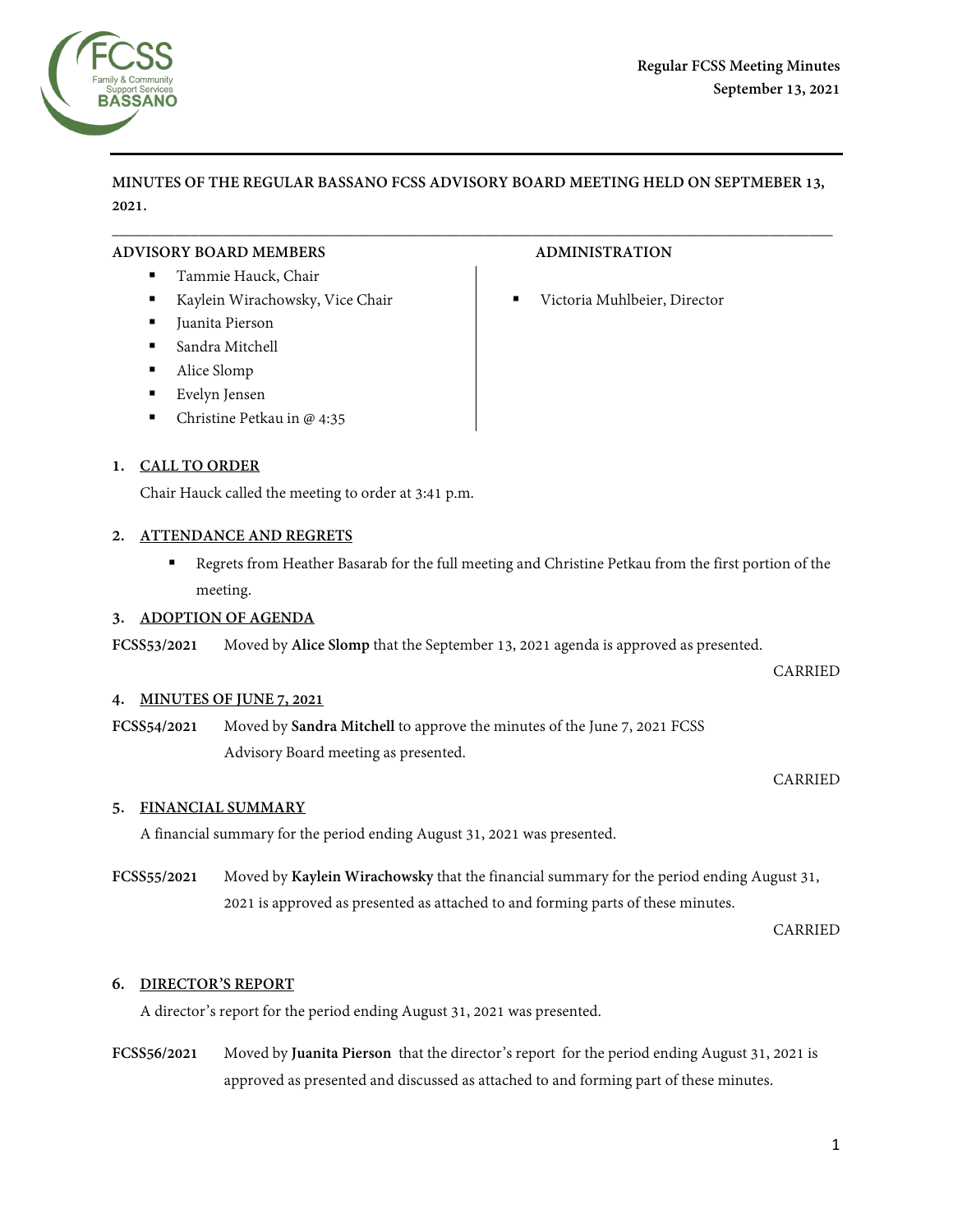

**Regular FCSS Meeting Minutes March 1, 2021** 

CARRIED

# **7. CAO REPORT**

A CAO report for the period ending August 31, 2021 was presented.

**FCSS56/2021** Moved by **Kaylein Wirachowsky** that the CAO report for the period ending August 31, 2021 is approved as presented and discussed as attached to and forming part of these minutes.

CARRIED

### **8. UNFINISHED BUSINESS**

• None for current

### **9. NEW BUSINESS**

# **9.1 Request for Decision – International Day of Older Persons**

A request for decision outlining options for programming for International Day of Older Persons was presented and discussed.

**FCSS57/2021** Moved by **Tammie Hauck** that The FCSS Board of Directors does not proceed with planning an event for International Day of Older Persons in 2021 due to time constraints, already planned programming and the COVID-19 pandemic.

CARRIED

# **9.2 Request for Decision – Trunk or Treat**

A request for decision outlining options for programming for a COVID friendly Halloween event was presented.

**FCSS58/2021** Moved by **Juanita Pierson** that the FCSS Board of Directors proceeds with planning a Trunk or Treat event and Family Smores night on October 31, 2021 with prizes for best decorated etc., with a budget not to exceed \$400.

CARRIED

### **9.3 Request for Decision – Family Smore Night**

A request for decision outlining options for programming for a COVID friendly Family Fall event was presented.

**FCSS58/2021** Moved by **Juanita Pierson** that the FCSS Board of Directors proceeds with planning a Trunk or Treat event and Family Smores night on October 31, 2021 with prizes for best decorated etc., with a budget not to exceed \$400.

CARRIED

### **9.4 Request for Decision – Women's Wellness**